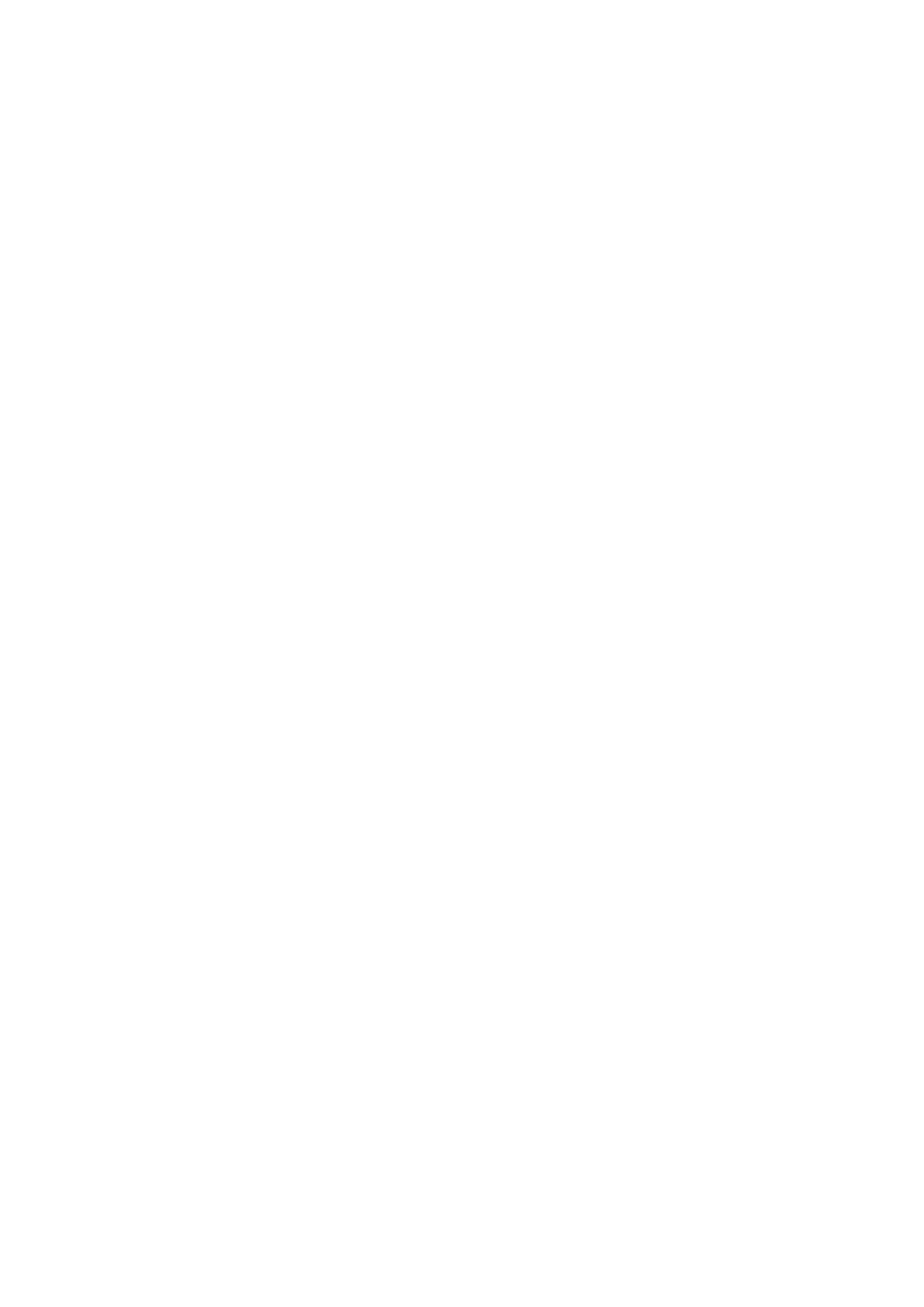Introduced by Mr David Shoebridge, MLC First print



New South Wales

# **Local Government Amendment (Local Democracy—Ward Representation Reform) Bill 2011**

### **Contents**

|                                              | Page |
|----------------------------------------------|------|
| 1 Name of Act                                |      |
| 2 Commencement                               |      |
| Amendment of Local Government Act 1993 No 30 |      |
|                                              |      |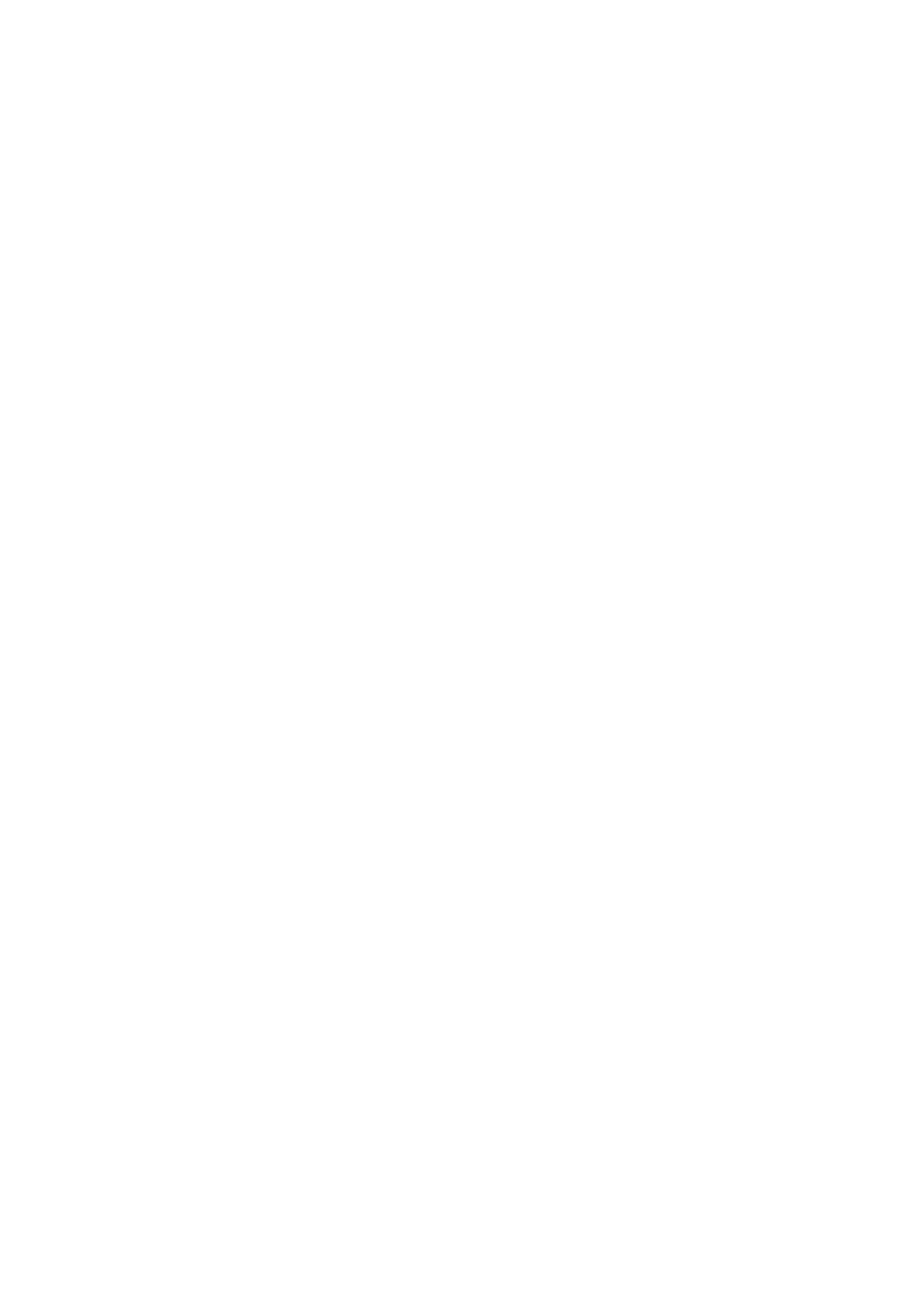

New South Wales

## **Local Government Amendment (Local Democracy—Ward Representation Reform) Bill 2011**

No , 2011

#### **A Bill for**

An Act to amend the *Local Government Act 1993* to provide for a minimum of 3 councillors for each ward of a local council; and for other purposes.